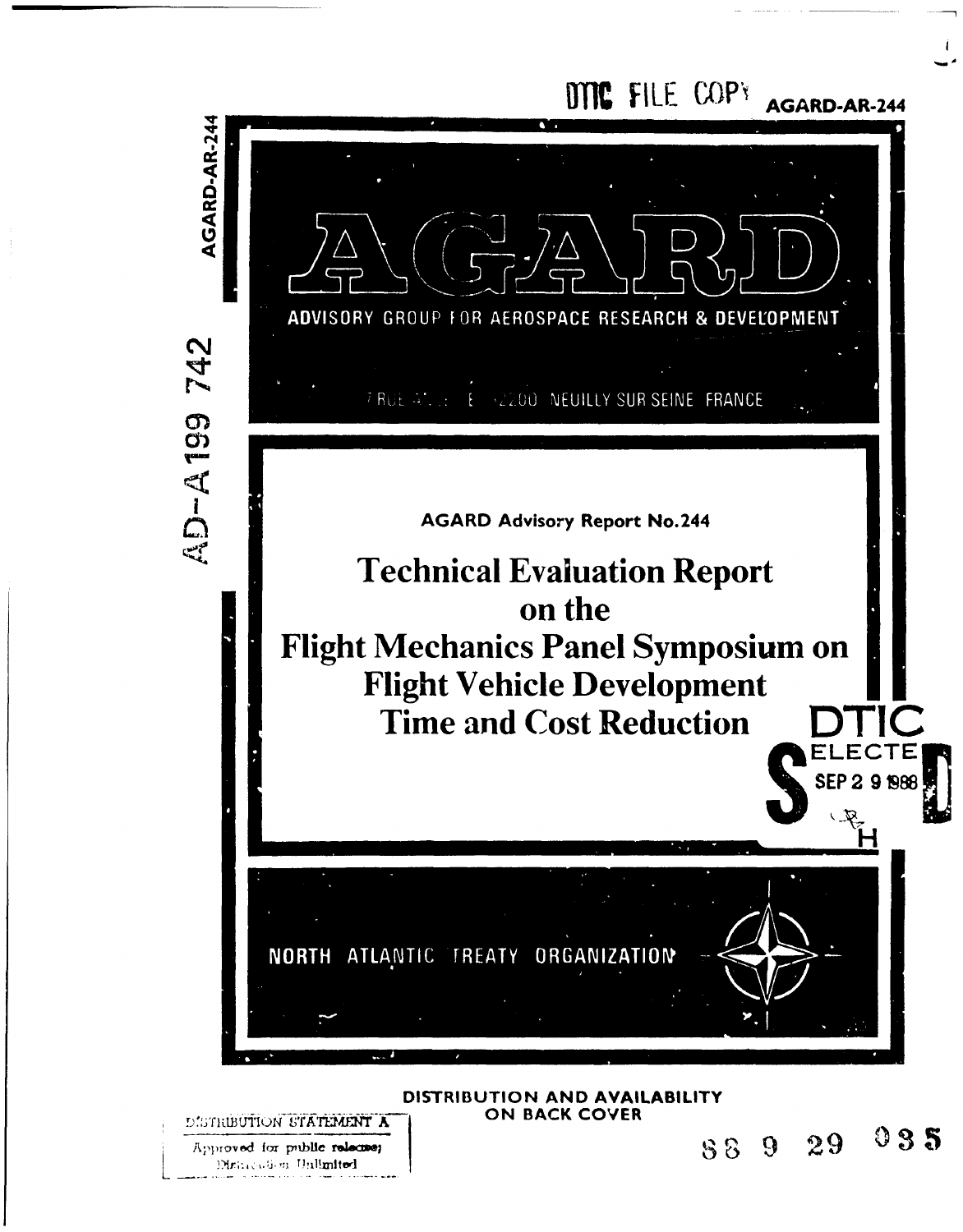Å

# NORTH ATLANTIC TREATY **ORGANIZATION** ADVISORY GROUP FOR **AEROSPACE** RESEARCH **AND DEVELOPMENT (ORGANISATION DU** TRAITE **DE LATLANTIOUE** NORD)

AGARD Advisory Report No.244

# **TECHNICAL EVALUATION** REPORT

on the

## **FLIGHT MECHANICS PANEL SYMPOSIUM**

on

# FLIGHT **VEHICLE DEVELOPMENT**

# **TIME AND COST REDUCTION**

**by**

Gerald G.Kaytcn 4701 Willard Avenue Chevy Chase MD **20815 USA**

This Advisory Report was prepared at the request of the Flight Mechanics Panel of AGARD.

i!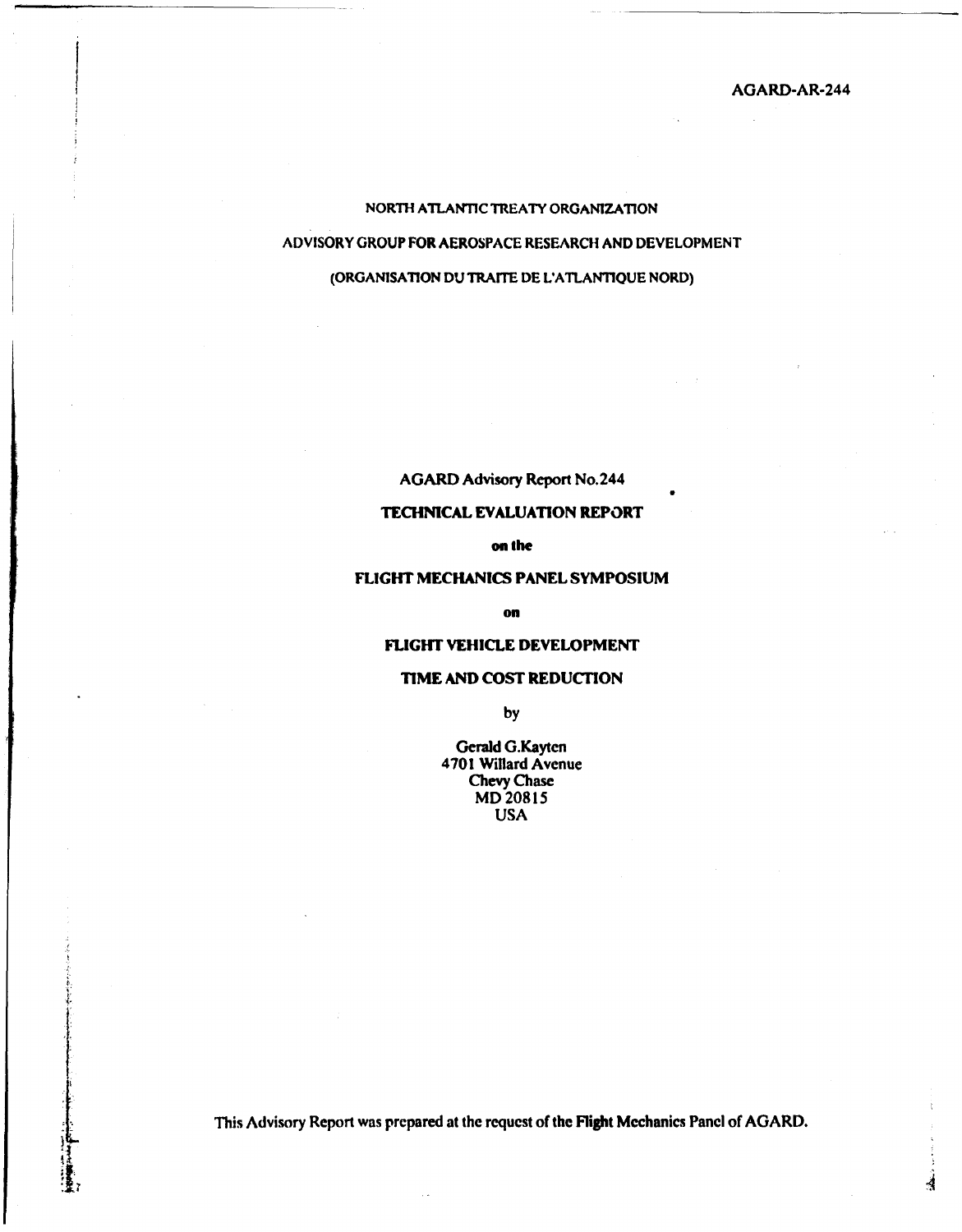### THE **MlSION OF** AGARD

According to its Charter, the mission of AGARI) is to bring together the leading personalities of the **NATO** nations in the fields of science and technology relating to aerospace for the following purposes:

- **-** Recommending effective ways for the member nations **to** use **thcir** research and development capabilities for the common **bencfit** of the **NATO** community;
- **-** Providing scientific **and** technical advice **and** assistance **to** the Military Committee in the field of aerospace research and development (with particular regard to its military application);
- Continuously stimulating advances in the aerospace sciences relevant to strengthening the common defence posture;
- **-** Improving the co-operation among member nalions in acro pace research and development;
- **-** Exchange of scientific and technical information;
- **-** Providing asistance to member nations for the purpose of increasing their scientific and technical potential;
- **-** Rcndering scientific and technical assitance. **as** requested, to other **NATO** bodies and **to** member nations in connection with research and development problems in the aerospace field.

**The** highest authority within ACARD **i the** National **lelegates** Hoard consisting of officially appointed senior rcpresentativc from each member nation. **The** mission of **AGARD in** carried out through the Panels which are composed of experts appointed **by** the National **l)elelptcs.** the Consultant and **Exchange** Programme **and** the Aerospace Applications Studies Programme. The results of AGARD work **are** reported to the member **natimns** and the **NATO** Authorities through the AGARD series of publications of which this is one.

Participation in AGARD activities is by invitation only and is normally limited to citizens of the NATO nations.

The content of this publication has been reproduced directly from material supplied **by** AGARI) or the author,

Published August **1988**

Copyright **0** AGARI) **1981 All** Rights Reserved

**ISIIN** 92-835-0473-4)



*Printed by Specialised Printing Services Limited \$0* **Chigwf** *Laume Laeoakfm,* **&vx 14;10 377**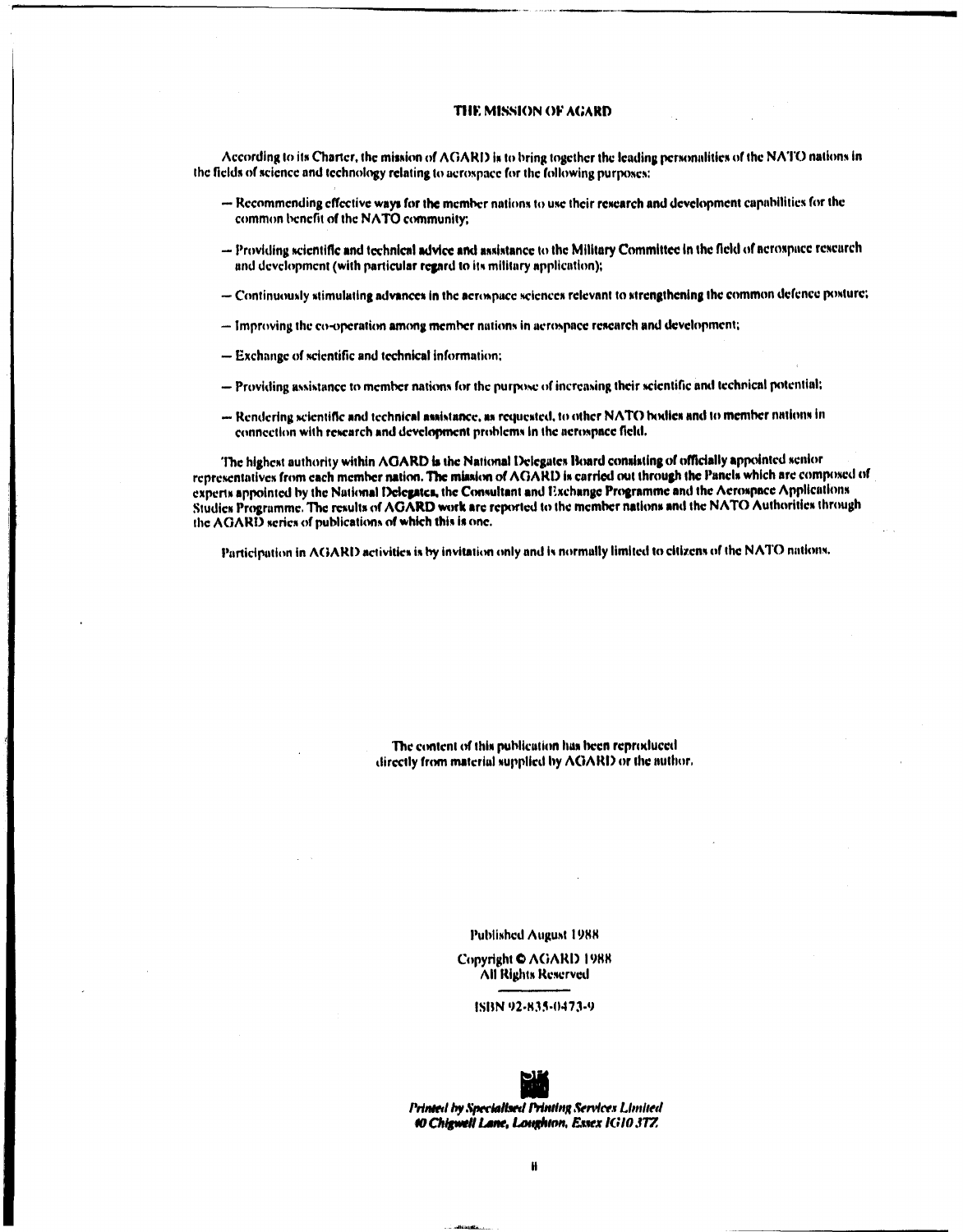## **PREFACE**

There is a current perception that the time and especially the cost of development of new systems are increasing at a rate that is greater than the rate of improvement of the capabilities of the systems. The purpose of this symposium was to provide a forum to identify and discuss the elements that contribute to the increased time and cost of development, and to explore the question of what can be done to arrest and reverse the trend.

Time and cost savings methods emanating from technology advancements were shown to be largely available and in some cases being used. The major benefits of the technology advancements are cost avoidances and schedule improvement resulting from the early identification and resolution of problems. The primary areas to seek further redress of time and cost growth are in the definition of requirements and the decision making processes.

Another aim of this symposium was to encourage others in the nontechnical area to join with the technical people in attacking these problems resolutely. It is considered that the meeting was successful in focusing attention on this situation, showing what technologies can do to reduce development time and cost growth, and by highlighting other key areas that must be addressed to reverse the trend. The final recommendation of the symposium was to make sure that military and government leaders get this message.

The Conference Proceedings, commissioned by the AGARD Flight Mechanics Panel, are published separately as **AGARD CP424.** 

Il est généralement admis que les délais de fabrication et surtout le coût des nouveaux systèmes ne cessent d'accroître. et ceci selon une courbe exponentielle dont l'évolution dépasse celle des nouvelles capacités des systèmes. Ce symposium a servi de forum pour l'identification et la discussion des éléments constitutifs de cette augmentation des coûts et des délais et pour un examen des solutions qui permettraient d'arrêter cette tendance, voire même la renverser.

Des méthodes découlant des progrès technologiques réalisés récemment, qui permettent de réduire les délais et de réaliser des économies sont déjà définies et sont appliquées dans certains cas. Les principaux avantages qui en résultent résident dans l'évitement de dépenses et le respect des dates inscrites aux plannings grâce à l'identification précoce des problèmes et leur résolution en temps voulu. Les deux domaines principaux où le redressement de l'augmentation des délais et des coûts est envisageable scraient la définition des besoins et le processus de prise de décision.

L'un des objectifs de ce symposium fut d'encourager les différents partenaires non-techniques à se joindre au techniciers afin d'attaquer ces problèmes avec détermination. La réunion a réussi à attirer l'attention des participants sur la situation actuelle, en démontrant le potentiel des nouvelles technomagies en ce qui concerne la réduction des coûts et des délais et en soulignant d'autres questions clés qui devront être abordées afin de renverser cette tendance à la hausse.

Enfin, les participants au symposium se sont déclarés upanimes en souhaitant que ce message soit transmis aux décideurs militaires et gouvernementaux.

Le compte rendu de la conférence, demandé par le Panel AGARD de la Mécanique du Vol, est édité séparément sous la référence AGARD CP 424.

| Accession For |                                                                |
|---------------|----------------------------------------------------------------|
| NTIS GRAAI    | U                                                              |
| DTIC TAB      | □                                                              |
| Unarurouneed  | ٦                                                              |
| Justification |                                                                |
|               |                                                                |
|               |                                                                |
|               |                                                                |
|               |                                                                |
|               |                                                                |
|               |                                                                |
|               | Distribution/<br>Availability Codes<br>Avail and/or<br>Special |

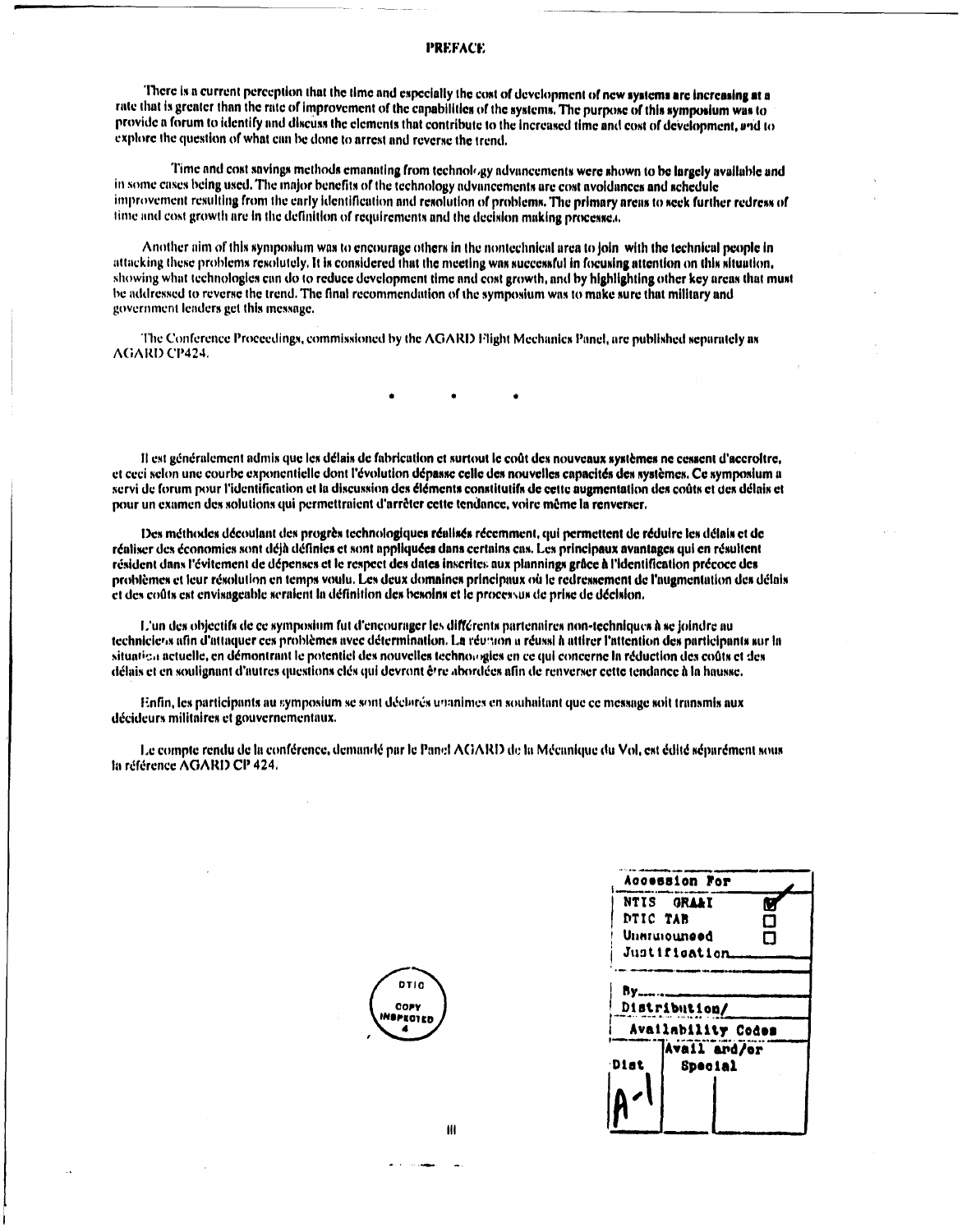## **FLIGIITVEI[lCI.E DEVELOPMENTTIME AND COST REDUCTION**

 $\mathbf{I}$ 

## **INTRODUCTION**

An AGARD Flight Mechanics Panel symposium on Flight Vehicle Development Time and Cost Reduction was held in Toulouse, France, **May I 1-14, 1987.** The purpose of the symposium was to discuss the large increases in development time and cost which have become apparent in **recent** years, and to explore **possible** means of arresting the growth.

As an activity of an **AGARD** teclhnical panel, the symposium directed much of its attention to the technical aspects **of the** question, with emphasis on technical trends which may have worsened the problem or which may represent hope for improvement. The technical presentations **did** in fact address a number of technology advances, some already in use, which have the potential for reducing development time and cost. In most instances, however, these innovations are being applied to achieve improved system performance or to offset the additional costs of increasing performance or other program requirements. Technical advances which offer potential economy benefits such as weight reduction or computational cost reduction. **for** example, are almost always applied instead to achieve alternative required advantages such as increased payload or greater computational capability.

Symposium participants also included individuals involved in the management of major military system development programs, and the discussions brought out a number of non-technical issues of importance to the military customer. In the consensus view of the symposium attendees, the management and programmatic issues overshadowed the technology from the standpoint of potential for achieving significant development time and cost reductions.

**This** Technical Evaluation Report does not attempt to summarize or assess the Individual papers which were presented at the symposium and which are listed as references **I** through **29.** Rather, it summarizes the overall situation **as** portrayed **by** the sum of the papers, the symposium discussions, relevant reference material, and recent studies.

## **INCREASES IN DEVELOPMENT** TIME **AND COST**

The seriousness of the development time and cost increases was clearly depicted in the keynote and general overview papers (e.g. referencs **1. 2.** and **7).** Data presented, for example, showed that the unit flyaway **cot** ofa typical **1980's** ta.tical aircraft in comtant dollars (i.e. adjusted for inflation) has more than tripled with respect to **a** typical **1960's** tactical aircraft. Other studies showing similar trends indicate a seven percent per year compound growth as a representative average figure, with a number of **extreme cases** showing much more than the threefold increase.

The data also show **fifty-to** one hundred-percent increases in total development time during the same twenty-year period. Some **syscems** today require twelve to fifteen years for development in comparison with the five-or six-year developments of the 1960's.

Although these trends are not unique to combat aircraft, the increases – and the projections of continuing increases, have **obviy** serious impacts in terms of quantities of combat aircraft that can **be** purchased and the intervals between successive **penerations of improved systems.** Moreover, the trend tends to be unstable. That is, the reduced quantities place a greater **p.-.** oti on assurance **of** higher quality, and the larger intervals between new starts require that the aircraft **be** designed for **comiderably** longer lifetimes. The result **i,** more stringent design requirements, leading not only to higher-cost products but **also** to more extensive dcvclnpment test programs to validate the designs. The longer development cycle **also** increases **(he** risk of obsolescence prior to deployment, **poitibly** necessitating critical equipment changes which Increase development time even further.

As stressed in reference 7, a major factor influencing the increases is simply time demand for increased capability. Given that military aircraft must counter the threat of potential enemy systems (and, in fact, that commercial **afrcr** ft must similarly meet the threat of potential commercial competitors), each generation must be designed to provide increasingly greater capabilities. For the military systems, these needs have led to **a** progression of increasingly more demanding requirements for aircraft performance and maneuver-bility **as** well as for advanced weapon delivery systems and various forms of offensive and **defensive** avionics. They have also necessitated the Incorporation of increasingly complex electronic systems **for** flight control **and** for integrated control **of** airframe, propulsion, weapon, navigation, and communication systems. Despite the continuing improvements **in** electronics technology and associated reductions in component size and weight, these increased capabilities have i equired the addition of several thousand pounds of electronic equipment, with apparently more still to come in the future. lxpressed as percent of aircraft empty weight, the installed avionics weight aboard fighter/attack aircraft has quadrupled in the past three decades (reference **30).**

The effective utilization of these complex systems in the more difficult esvironment of the higher-perfomance aircraft has created new demands on human performance and necessitated the addition of high-speed digital computers driving sophisticated Information and **display** systems to enable the crew to exercise its management "nd control functions.

Along with the advent of the digital computer, there has been a tremendous Increase in the effort mid expenw which must now he devoted to software development. In the presentiton on avionics **trcnds** (reference **13).** it was noted that the magnitudc **of** the software task has increased by a factor of at least five in the last ten years, and that the cost of software development has risen **to** the poilnt where: it **is** now approximately equal to the hardware development cost.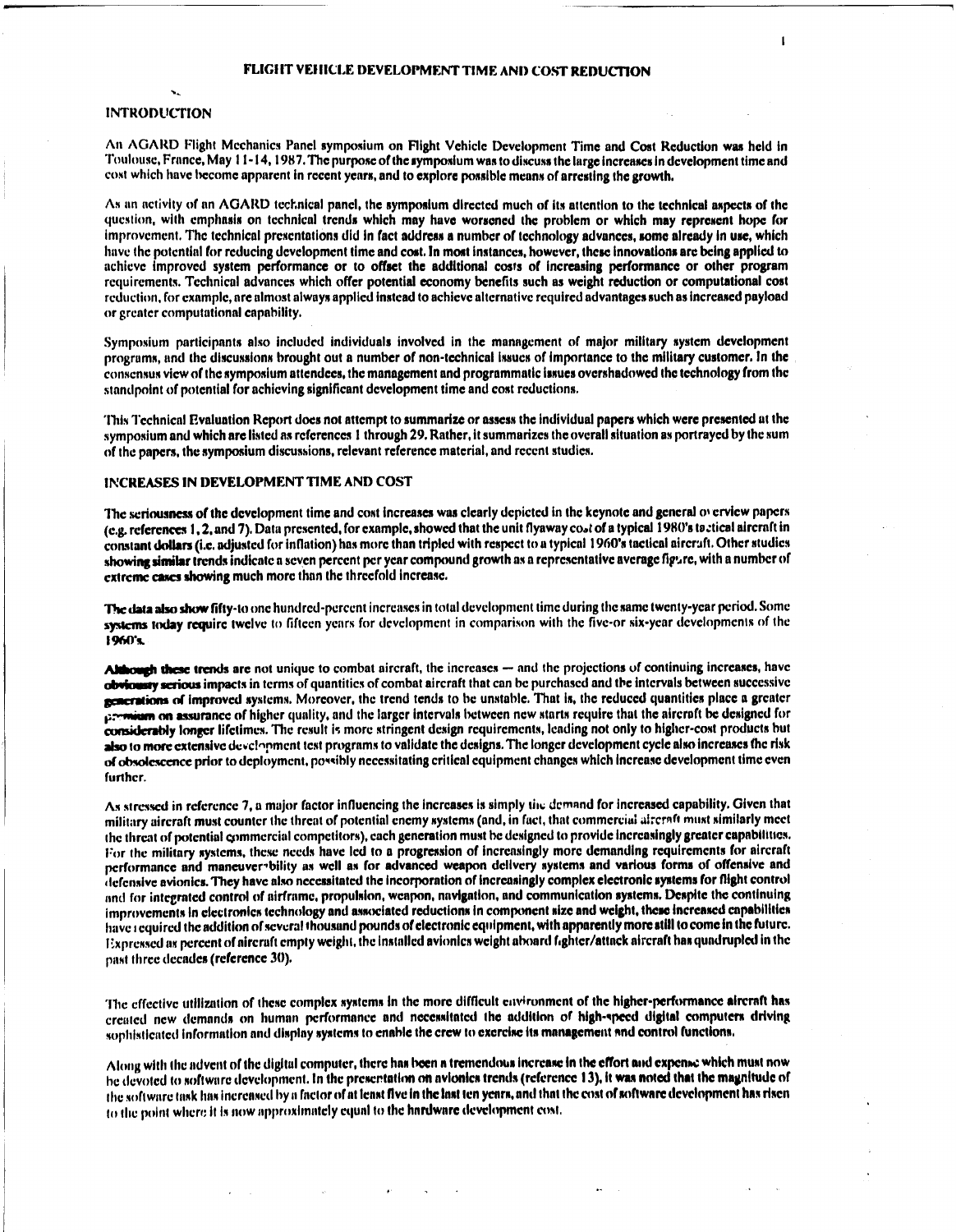Obviously, the increased complexity and sophistication of the new systems has created a serious reliabilit) and maintainabilits challenge. **The** challenge is being met quite successfully **-** mean flight hours between failurc, :,.,vc increased fourfold relative to the 1960's tactical aircraft. While this accomplishment has greatly improved operating effectiveness and economy and reduced life-cycle costs, however, it has added considerably to the development burden.

In short, technological progress has increased the threats and competition against which successive generations of air veticles must be developed. As a result, new system requirements call for increasingly greater capabilities. The new designs must therefore incorporate more and more advanced technology and consequently the new dcvelopments are more complex and more costly.

It must not be assumed, however, that development time and cost increases of the magnitudes currently being experienced are totally unavoidable. To the contrary, opportunities clearly exist for program planning and management improvements which can effectively combat, and perhaps even reverse, the trends. Moreover. although most **of** ' t ie benefits of new technology ire necessarily devoted to meeting the more demanding performance requirements, improvements in technology and in the application of technology can also be utilized to accomplish development savings.

As a prelude to discussion of possible avenues to development economy, several important characteristics of the increased time and cost trends should be noted:

- **I)** Despite the large increases in development cost. the related problem of cost growth and overruns has actually diminished steadily during the 1 9 60}'s- 1980's period (reference 31). In terms of cost growth. the average overruns (of Iifty percent or more experienced during the 1960's reduced to less than half that amount during the 1970's and appear to be averaging considerably less than ten percent in the 1990's. The reductions in cost overruns have apparently resulted from improvements in cost estimation techniques, government pressures to generate and use more realistic estimates prior to full-scale development authorization, and more conservative contingency planning. While the improved cost prediction may not have resulted in cost reduction, it at least provides better definition of the cost problems to be faced in new programs.
- 2) Although total development time has approximately doubled, the interval between full-scale development go-ahead and first flight has remained essentially constant. The increases in overall time have occurred primarily in the decision period prior to actual go-ahead. and in the period between first flight and operational deployment.
- 3) Analysis of air vehicle system development cost trends (reference **32)** has shown that. whereas technical problems and **the** impact of technical advances were dominant causes of cost and schedule growth in programs prior to 1970, the factors influencing growth subsequent **to** 1970 were predominantly management problems and program instahility resulting from changes in budgets and requirements.
- 4) As explained in reference 29. many of the problems leading to increases in development time and cost affect collaborative multi-national programs even more seriously than they do the simpler one-party undertakings. **It** is quite possible that increases associated with this program form are inevitable and must be accepted as the price of obtaining the other important benefits of collaboration. Recognizing the consequences. however, it appears that exploitation *of* all possibilities for reduction of development time and cost should be given top-priority attention in the international programs.

Appreciation of these aspects of the problem is helpful in considering where to apply efforts directed at potential reductions in development time and cost. Because of the predominance of the non-techoical facets, the programmatic improscment possibilities are discussed first, with initial focus on actions primarily under customer cognizance.

#### POTENTIIAL **MANAGEMENT AND TECHNICAL REDUCTION OPPORTUNITIES**

#### 'Front-End" Planning

The recent increases in development time. as noted earlier, have occurred largely in the early stages of the program during the military planning, political, and multi-agency or multi-national negotiations to agree on the need for a nes program and to decide on its essential characteristics. (Admittedly, the decisions are more difficult now in view of the higher stakes.) It appears. however, that the longer planning period has seldom, if ever, been used adequately to accomplish the real planning required to establish a sound foundation for timely and economical development.

It was pointed out in several **-f** the presentations. and repeatedly in the symposium discussions, that the initial program planning phases must be given greater attention and discipline to assure early optimal program definition. The conceptual and exploratory phases which precede the start of full-scale development consume only a very minor portion of a program's total cost - typically on the order of five percent at most. Nevertheless, decisions made during this stage determine irrevocably perhaps **as** much as eighty-five percent of the total life-eycle cost. Changes introduced beyond this point **are** unduly **difficult.** costly ai,.: t **--** -onsuming. Obviously, firm requirements should **be** established as early as possible, and subsequent changes in requirements should be resisted strongly. To this end, thorough technical, performance, and cost tradeoffs must **be** accomplished **and** reviewed with the user agencies. The important roles of systems analysis and combat simulation in this process **are** reviewed in reference **16.**

 $\rightarrow$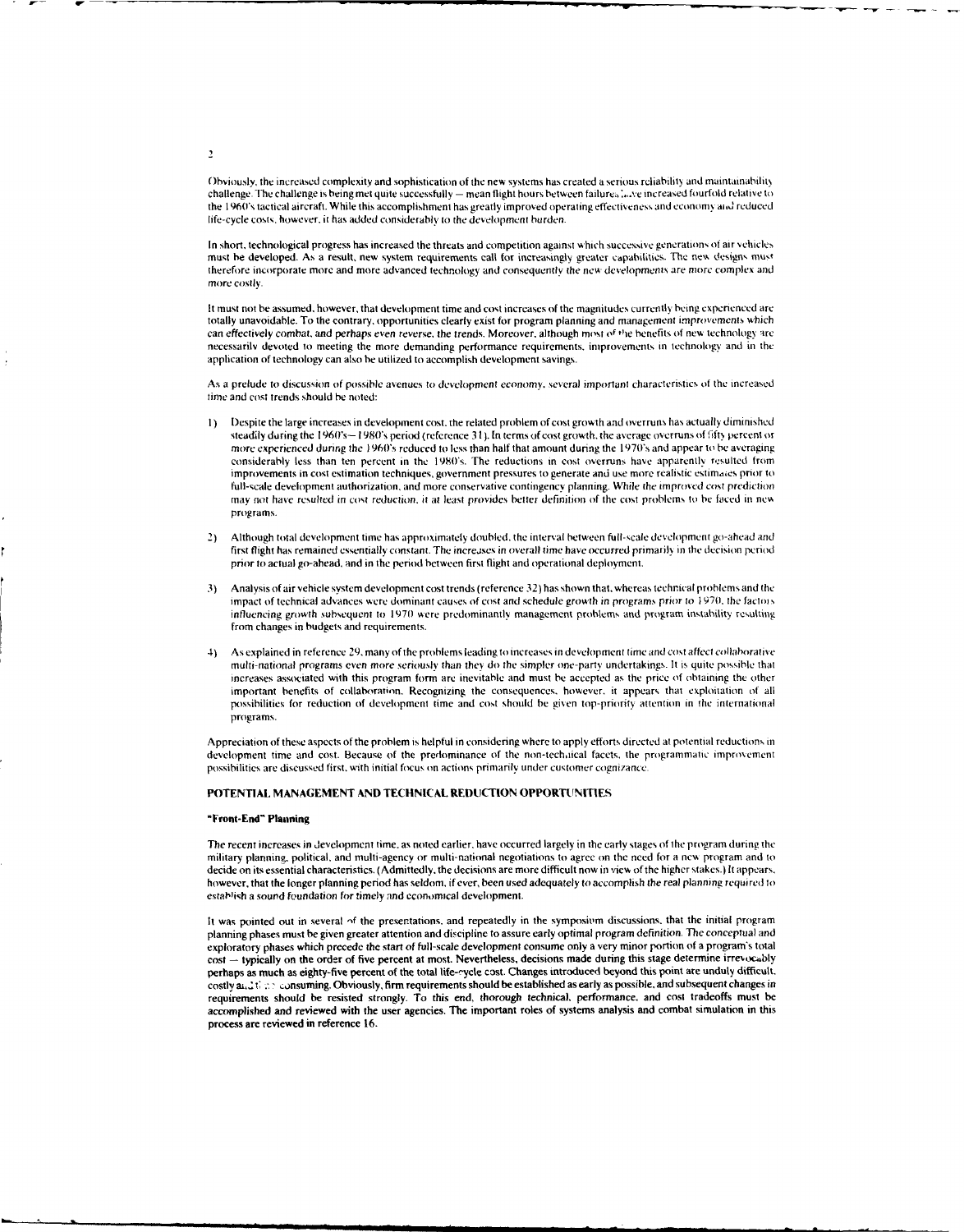It would be naive to expect that national and international political interests could be excluded from the process. If requirements are imposed because of such influences, however, it is important that the cost. time, and performance impacts be determined and made clear to all concerned.

More thorough and detailed efforts in these early stages are also necessary **to** support meaningful cost estimation. Earls. reliable cost estimates are essential to economical program planning, and the validity of cost estimation depends directly **on** the specificity with which the system can be defined.

The symposium discussions, citing the "Packard Commission" report (reference 33), also raised the point that additional emphasis during the early development stages can and should be placed on production and maiatenance, so that the earliest dcsign efforts can **be** directed at maximizing the benefits oif computer-aided and computer-integrated design, manufacturing. and logistics.

The need for better front-end planning has been recognized by the military acquisition agencies. Unfortunately, the corrective measures taken have not necessarily resulted in obvious improvement. Reference  $30$  reports, for example, that the U.S. Department of Defense establishment of a high-level Defense System Acquisition Rcview Council (DSARC) as.,. mechanism to improve and streamline the process resulted in a situation in which a program manager is required to present numerous<br>review briefings prior to meeting with the DSARC. Even granting that the reference 30 claim of an ave may be overstated. it appears that considerable rooma still exists for effectively streamlining the front-end phases.

With respect to multi-national NATO programs, reference **2)** and the relevant discussions suggested the possible saluc **of** a permanent "joint Air Staff", official or informal, to accomplish front-end studies prior to the negotiation of firm partnership agreements.

#### **Uitilization** of Proven Technology

As stated earlier, a large factor in the increasing cost and time of air vehicle development has been the need for continuing technology advancement in order to improve performance capabilities to meet the constantly increasing military threat and commercial competition. Minor improvements would **not** justify initiation **of** a ne"s program. Each ness de\clopment. therefore, represents a step increase in level of technology.

The application and integration of major technology advances in a new design is a difficult and expensive undertaking. If, in addition, some of the technology must itself be developed or validated during system development, the burden becomes much greater. Obviously. delay **ior** failure in a component or subsystem technology development affects the total program. and not simply the problem technology.

In several instances, the use of prototypes to validate and demonstrate the high-risk advances prior to full-scale development<br>has successfully reduced the development cost and the time between full-scale development start Although it need not approach the realism of a pre-production vehicle, the prototype to be effective must be considerably more than simply a prof-of-concept or research vehicle. It must be sufficiently representatise of the actual innovative fcature or features so 'hat reliable estimates **of** cost and performance can be made. aid the prototype test program must *be* sufficicnly comprehensive for that purpose. In some instances, it may also be advisable **to** have the prototype usable for operational evaluation.

The nature of the most appropriate prototype will vary with the high-risk innovations being considered. In general, however, some form of demonstration validation prototype will provide risk reduction and associated develo program which includcs the introduction of significantly advanced technology. An important additional benefit **of** the prototype project is its value as a model providing development and production lessons as well as technical risk reduction. The prototype program itself, however, takes time and costs money. **It** is too expensive to be developed as a "sales aid", and should be used only if the technical risk cannot be resolved adequately in ground testing.

Recognition of the importance of the demonstration/validation prototype is reflected in current undertakings such as EPA, Rafale, and the projected **ATE** prototype phase (references 14, **27.** and 7). References 23 and 24 contain comprehensive discussions of the various prototype approaches and uses. Reference 23 also addresses the question of prototype use in competitive, multi-company, **or** multi-national programs. concluding that the demonstration/validation prototype approach is still desirable in these situations, but suggesting that this pre-development phase of the program be accomplished by only one or twe of the contractors.

#### **Program** Stability

With requirements firmly established in the initial planning phase, with strict discipline enforced to resist downstream changes in requirements, and with advanced technology risk resolved in the validation prototype phase, it should be possible **to** plan an expeditious development program and to estimate its cost accurately. An ideal program plan, then, would **be** one in which schedule is optimized for development and production efficiency, and full funding is provided so that the schedule can be maintained. Although it is generally agreed that this approach would clearly result in large savings in both time and cost. government programs are more typically either planned with longer schedules in anticipation of annual budget limitations, otr stretched out during development as the anticipated budget constraints actually materialize.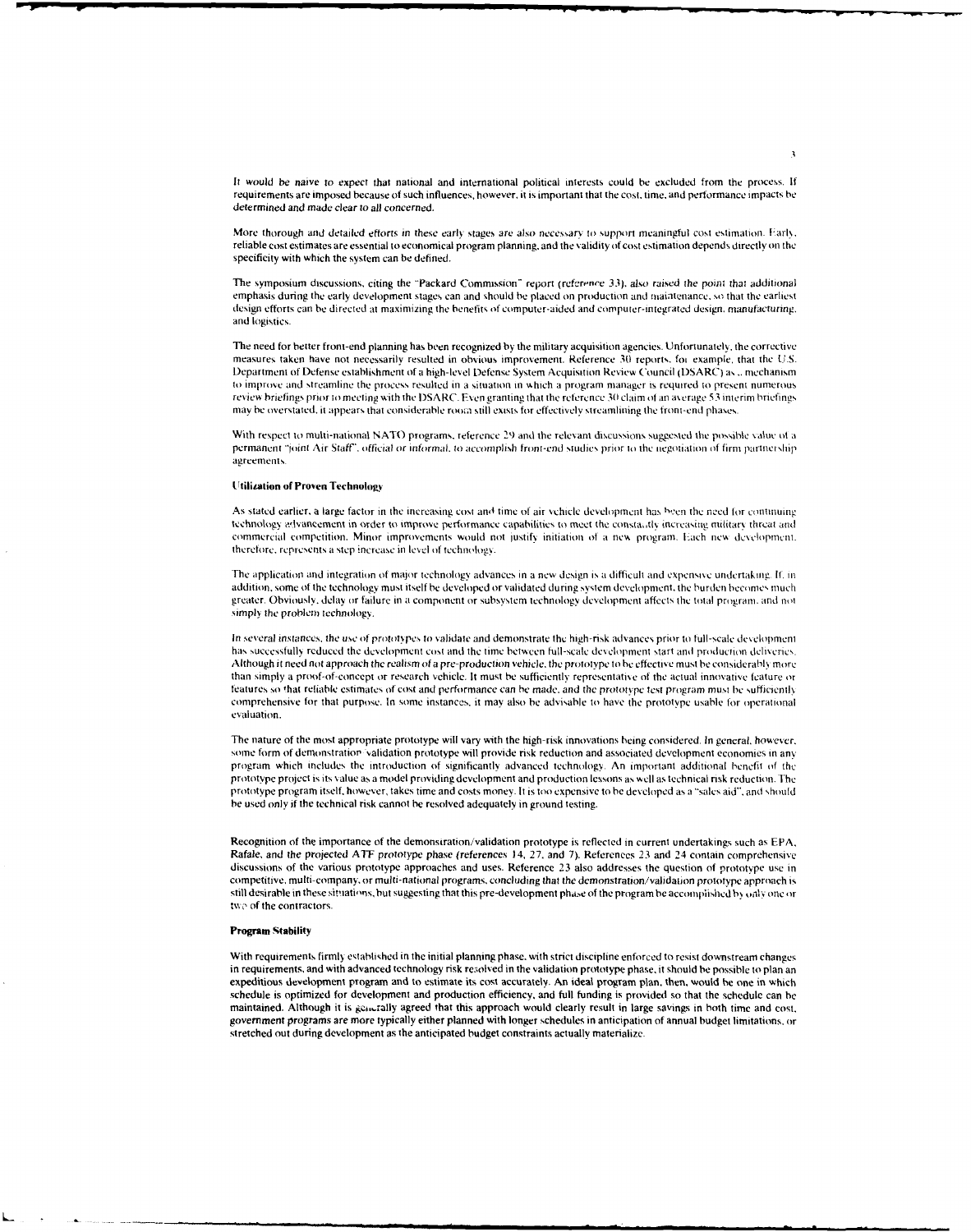Reference 32 cites an example of the effects of stretchout on the F-15 production program, in which *an efficient* planned production rate was stretched out for three extra years. The result was a cost increase of over two billion dollars for the same number of aircraft - actually, a loss of more than 83 aircraft that could have been bought for the same total cost. The impact of arbitrary stretchout on a development program can be similarly harmful.

The concept of a stable program characterized by short schedule and full funding may be idealistic and incompatible with "real world" budgetary and political processes. In view of the consequences. however, it may well be the real world rather than tie idealism that requires adjustment. Unfortunately, when budget constraints have threatened deferral of a maior nesw start, the alternative of stretching out an ongoing development has usually been judged the lesser evil.

#### **Command Channels and Reporting**

It has been claimed that approximately twenty percent of the cost of a<br>military development program is devoted to reporting, and that considerable savings could be realized by returning to the old "management by exception" mode in which cost. performance, and schedule "norms" were established and little formal reporting was required as long as the program remained on course. The latter approach to reporting. in fact. is still typical of many commercial developments.

One reason cited for the excessive reporting and slow decision-making in the military has been the cumbersome organizations. with numerous layers and dispersed expertise and responsibility. The argument is that the large staffs and compartmented responsibilities have been necessary to compensate for the relative inexperience of military program managers who typicall) rotate into acquisition assignments with little or no acquisition background. As new starts become even less frequent, the problem could well be aggravated. Organizational tightening clearly appears necessary.

There is evidence that the apparent overstaffing exists in the contractor as well as the customer organizations. One interesting statistic quoted during the discussions was that the "non-touch" percentage of a contractor's labor force has increased from<br>twenty-five percent in the 1950's to seventy-five percent in the 1980's. Although much of the "no necessary planning, software, and support functions, **it** appears that an appreciable portion of the staffing increase is related to customer-imposed reporting requirements. and that significant opportunity exists for savings in this area.

#### **Requiremerts**

The adverse impacts of requirements changes during development have already been discussed. Some additional concerns relative to requirements should also **be** noted. The charge is frequcntly made that customer specifications include some requirements which are unduly demanding, and some which are wholly unnecessary. Despite customer denials, these claims represent a strong industry consensus - and with requests for proposals typically containing over a thousand pages and apparently growing (reference 30), the denials are not entirely convincing.

It has also been shown (e.g.. in reference **8)** that meeting a demanding performance requirement lo the hundred percent lesel may add inordinately to the cost compared. for example, to ninety-five percent compliance. If the additional five percent represents an absolutely essential margin of military superiority, the higher cost may be unavoidable. In *,ome* instances. however, a requirement is treated as sacrosanct because of insistence by one specialist group in the customer organization, when trade-offs might show that minor relaxation can permit development (and perhaps life-cycle) savings far more significant than the associated performance compromise. Thus., beyond the obvious obseration that development specifications should not include unnecessarily severe requirements, flexibility should **be** retained to review a requirement for possible relaxation when unanticipated technical difficulties threaten excessive development delay or cost growth.

#### **Planned Product Improvement**

The Planned Product Improvement (PPI) concept has been advanced as a means of reducing development time and cost for new air vehicle systems. In a sense, it is more accurately a means of avoiding new air vehicle system developments. Simply stated, the concept is to develop interchangeable subsystems (e.g. new avionics, new engine, new weapon system, perhaps even new airframe) which can **be** substituted into a system at appropriate points in **the** production cycle, rather than packaged simultaneously in a totally new system development. As explained in reference 2. the concept is also coupled with the proposition that off-the-shelf commercial electronic components and subsystems can be used instead of specialized military equipment at great savings in cost and time.

It remains to be seen whether the PPI concept in its entirety will be found practicable. In the meantime, however, it is possible that the idea can be exploited in part with respect to selected components to accomplish time and cost savings in new dc velopments

#### **Combined Testing**

Consolidated **flight** testing **is** already being **accomplished and is** expected to **result in** appreciable time and cost savings in **development** programs **now** in progress. **The concept as** practiced **by the U.S. Air Force** is outlined in reference 21 and discussed in greater detail in reference 34. **It** replaces the independent, sequential testing conducted **by** the contractor, the customer development test center, and the user operational and support test agencies with coordinated test programs **conducted** concurrently at a single **test** location **by** both **contractor and** government ersrnnel.

4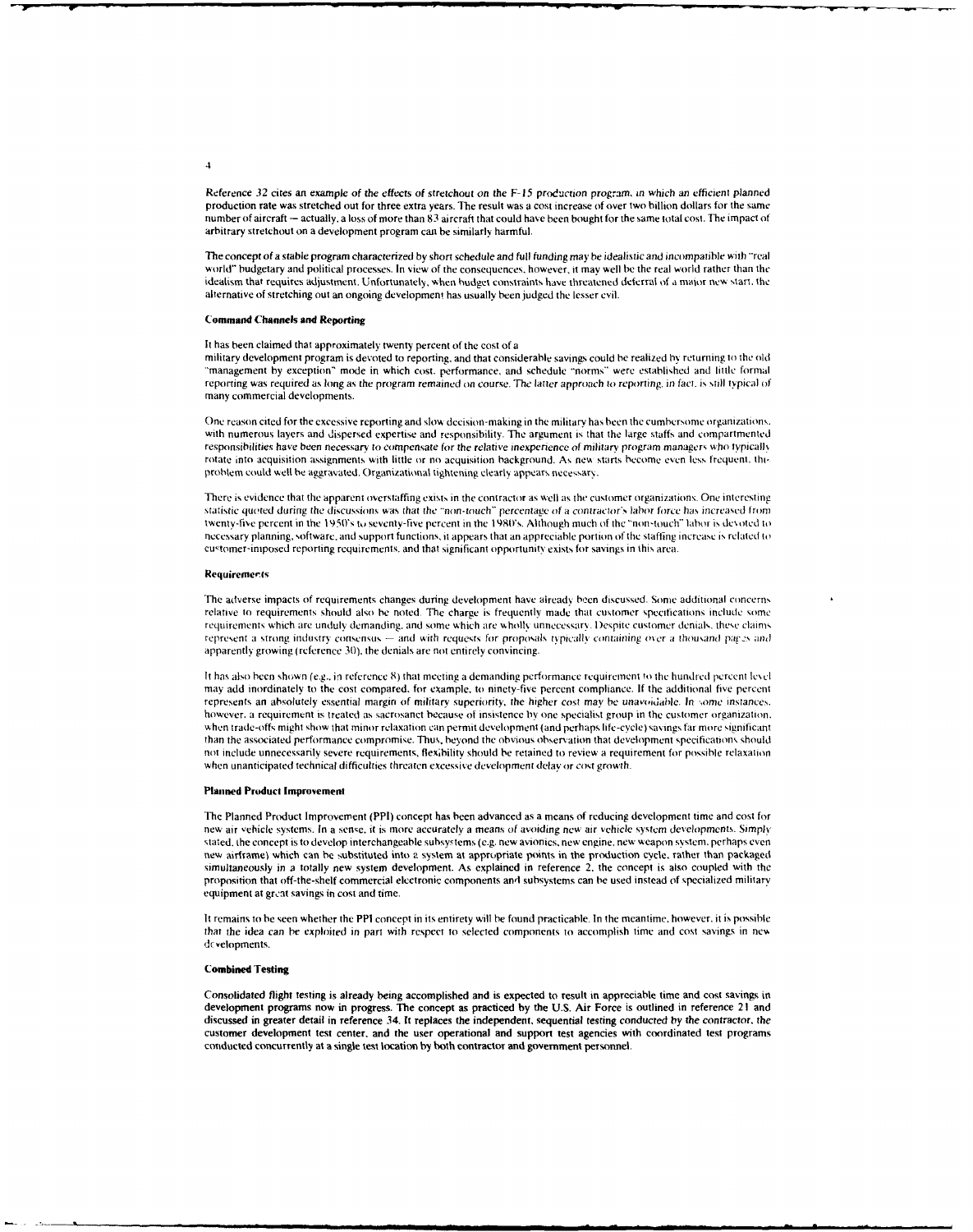The combined test force offers advantages and savings through commonality in instrumentation, test planning. range facilities, maintenance and support, data bases, and aircraft. It also eliminates duplication and provides for earlier user inolement and identification of potential operational problems prior to volume production.

Air Force experience thus far indicates that the benefits far outweigh the additional expense incurred in relocating test teams and equipment, and the occasional inconvenience associated with shared utilization of facilities and equipment. With respect to multi-national programs, agreement on the location of a "world class" common test site (which represenis considerable capital investment) may complicate application of the combined test concept. If the savings are adjudged sufficiently great, however. the question should be resolvable.

#### **Contractor Program Management**

The burden of reducing development time and cost cannot of course be laid upon the customer alone. The contractor may have no control over the establishment and maintenance of requirements, or the budgetary stability, or other influences on the program structure. As the implementing agent, however, he carries the responsibility for conducting and managing the program as efficiently as possible within the constraints he has contracted **to** accept - and some **of** his opportunities to effect savings are quite similar to those open to the customer. As pointed out in reference 25. for example, the contractor too must avoid overspecifying with respect to subsystems and components, or making avoidable changes after his own froni-end planning activity.

The contractor can also benefit from assigning a team characterized by high qualifications, experience, and motivation rather than quantity. In this connection, reference 26 illustrated that the more popularly publicized approaches to productivits improvement are not directly applicable to the professional work force which is increasingly critical to high-technolog\ development, and that the aircraft industry can still profit by further improvements in "white collar" productivity.

Reference 7 stresses the importance of avoiding errors duplication, and schedule inconsistencies which can lead to rework. delay, and cost increases. It outlines a computer-driven integrated project management system. employing a UK.-decveloped software package, which increases the ability to manage complex interrelated activities. Together with a disciplined risk closure process and a new joint engineering manufacturing quality integrated product definition approach, the improved project management system is expected to achieve appreciable reductions in new combat aircraft development effort and time. Similar points were made **it** reference 28 with respect to helicopter development, and **it** is apparent that contractors arc constanth striving to improve their program management processes.

Several of the papers also reported improvements in  $\sim$  and additional applications for - parametric cost estimation techniques, reference 4 recommending specific application to development cost, reference 5 to the selection of "winners" from<br>a range of competing alternatives, and reference 6 to equipment modernization rather than new ai Although there is no basis for concluding that new parametric cost estimation approaches offer promise **of** major reduei is **In** development time and cost, it seems clear that good cost estimation based on the best available methods and data must be made as early in the development as possible, and updated as better information emerges.

#### **Computer Integrated Manufacture**

Although in use for more than a decade. Computer Aided Design (CAD) and Computer Aided Manufacture (CAM) have achieved only limited productivity gains and have not resulted in major reductions in development time and cost. The explanation given in reference **20** is that the use of **CAD** 'CAM technology has been localized and not balanced throughout the company. The hope expressed is that the overlay of ('omputer Integrated Manufacture **(CIM)** will bridge the gaps between the "islands of automation" and create a balance in which the benefits are realized in all areas and, more importantly, in the operation as a whole.

The technology required to accomplish the integration consists of high-speed computer networks to collect, cheek. store. handle, transmit, and where necessary reformat data (including three-dimensional geometric model representations) for use by all departments of the company from conceptual design through final assembly. Elimination of the manual efforts otherwise required for these purposes is expected to reduce errors and produce very large time reductions, with target savings as much as forty percent quoted.

Much of the necessary CIM hardware and software capability already exists, and elements such as "paperless systems" and "electronic mock-ups" are already in use (references 7,11,20, 24). Implementation of the fully integrated system concept. however. may still require several years of additional investment and development.

#### **Simulation**

Man-in-the-loop simulation has been used as a fixed-wing aircraft development tool for many years. Recent simulation contributions, to Airbus development and to the EAP prototype, are discussed in references 17 and 14. Application to rotarywing aircraft has been limited because *cf* difficulties associated with low-altitude visual and sensory fidelity and the greater computational sophistication required for representation of the more complex aeromechanical phenomena. As discussed in reference 15. simulation technology advances over the past five years have largely overcome these difficulties and full-mission engineering simulator use appears capable of effecting development and flight test savings amounting to more than a year and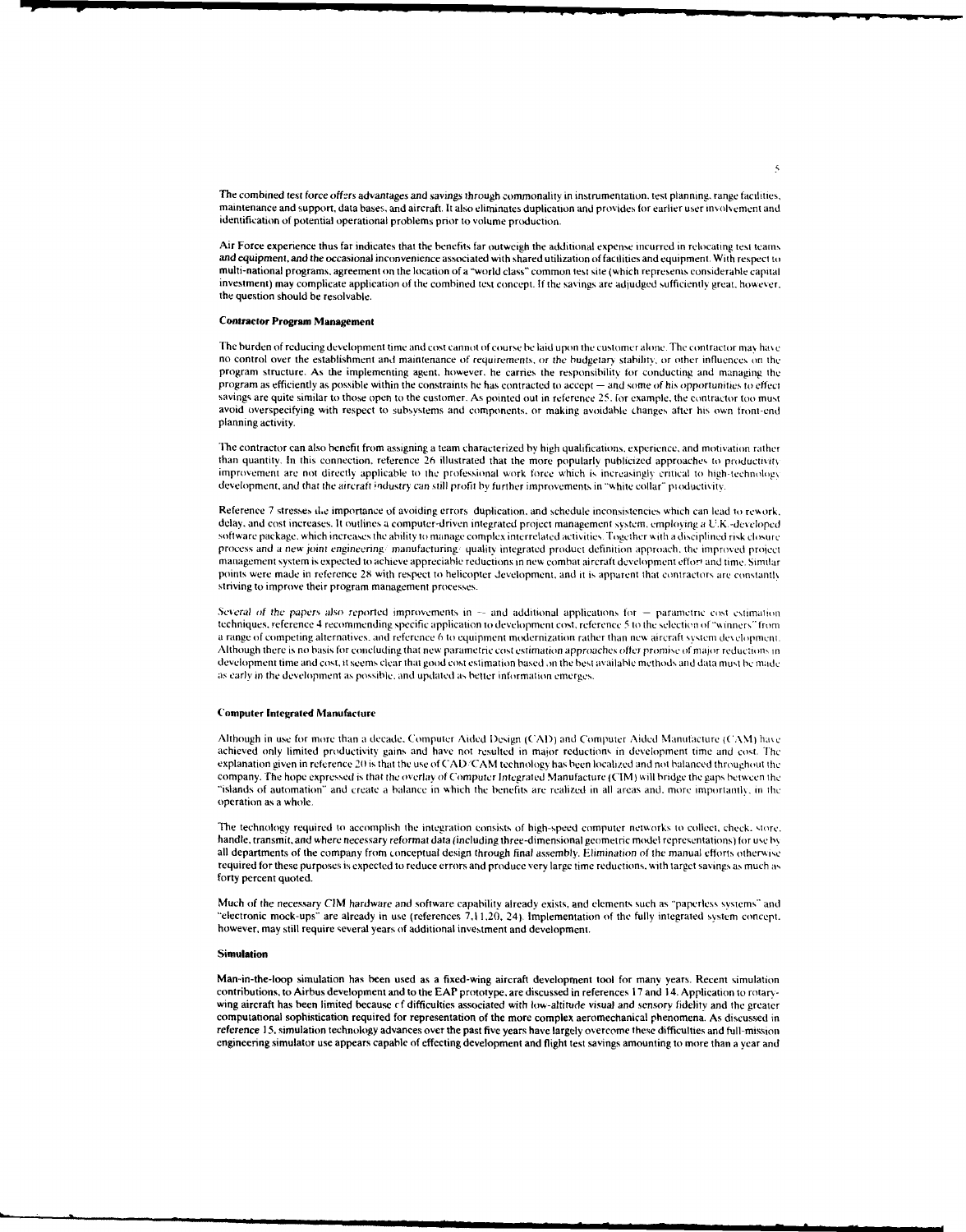several millions of dollars. These savings are particularly important because the interval between first flight and certification tor rotary-wing aircraft has been three to four times greater than for fixed-wing aircraft (reference **8).**

The relatively new importance of simulation, as brought out in references 21 and 22, is in support of development flight testing. In this application, simulation provides earl, flying qualities familiarization, identification of rsk areas and problems for flight concentration, pilot training for specific tests, opportunity for multi-pilot participation. greater control **of** experments. and simple repetition of test conditions **-** all contributing to time and cost savings as well as improved **test** results. **Fe,** avionics test support, simulation can **be** particularly valuable in that it permits resolution of seventy-five percent or more of software problems at a fraction of flight-test cost and considerably less time. Reference 21 indicates that, in a typical fighter development program, effective use of ground-based avionics simulation can eliminate twenty aircraft-months of flight testing for total cost savings close to thirty-four million dollars.

#### **Test Data Systems**

The acquisition, communication, and analysis of flight test data has improved dramatically in the past two decades. Advances in computational capability and display technology have greatlv accelerated the pace atid productivity of flight teting (and **,t** wind-tunnel and other ground-based testing), and has made possible virtually instantaneous anaysis of test results and comparison with design predictions. These benefits should be translatable to improved efficienc\ arid substantial **de\** clopmenl savings, but appear instead to have invited large increases in testing and data requirements. Some of the increases may be necessary, either because of the greater complexity of the new systems or because the testing was inadequate in the past, but there remains a suspicion that both customer and contractor may in some instances be fostering unwarranted proliferation without critically assessing the needs or the lost opportunity for additional time and cost savings.

#### (ON(LISIONS **AND RECOMMENDATIONS**

The symposium presentations and discussions reconfirmed that the large and apparently continuing increases in air vehicle development time and cost will, unless checked, seriously impair our ability to afford the new weapon systems that will be needed in the future.

A major cause of the increases has been the continuing escalation of military threat tecl nology, creating the necessity for increasingly advanced technology in our own combat aircraft developments. Although this aspect of the increase may be unavoidable, it has been exacerbated by a number of deficiencies in the development process which can and must be allevaated

- The initial decision phase, in which the necessary top nanagement and political agreements on tie program arc reached. has become absurdly long.
- The front-end planning, despite the leisurely pace and despite the fact that it indelibly dictates the program cost, has usually not been utilized adequately for early establishment of firm, rational requirements based on thorough tradeoft studies.
- More restraint is needed to discourage unnecessarily severe requirements and changes in requirements once they are established, particularly when the program is well under way.
- **-** At the same time. more flexibility is needed to relax a requirement w\hen unanticipated technical difficulties impede full compliance and relaxation would not seriously degraue system effectiveness
- **-** Program disruptions due to political or budgetary instability have made it difficult or impossible to **set** and adhere to optimal development schedules, and have added considerably to the cost.
- Development inefficiencies resulting from the high risk associated with unproven technology can be avoided through the timely and productive use of demonstration/validation prototypes.
- Opportunities for improvement in program management exist in both the customer and the contractor operations **- e.g. by** eliminating excessive layering and decision levels. reducing staff size. increasing experience level. eliminating unnecessary reporting requirements, improving project management integration. and implementing productivc automation throughout the system.
- Although **it** has been necessary to utilize technical advances almost exclusively to achieve greater required capability rather than development economy, some technologies (simulation. advanced data processing and display systems. computerized project integration) still offer opportunities for development time and cost reduction - provided the benefits are not negated by increased requirements for non-essential data and testing.

The needed corrective actions are obviously well beyond the purview of the Flight Mechanics Panel. However, several recommendations can be made regarding constructive steps that might be taken by the Panel:

**(I)** Pursue all possible AGARD avenues for promoting meaningful consideration of the development time and cost reduction issues at national and international acquisition "summit" levels,

**• I .i=.ma,,alaimlllmlm .=,==.i1i111l1I I II I**

**6**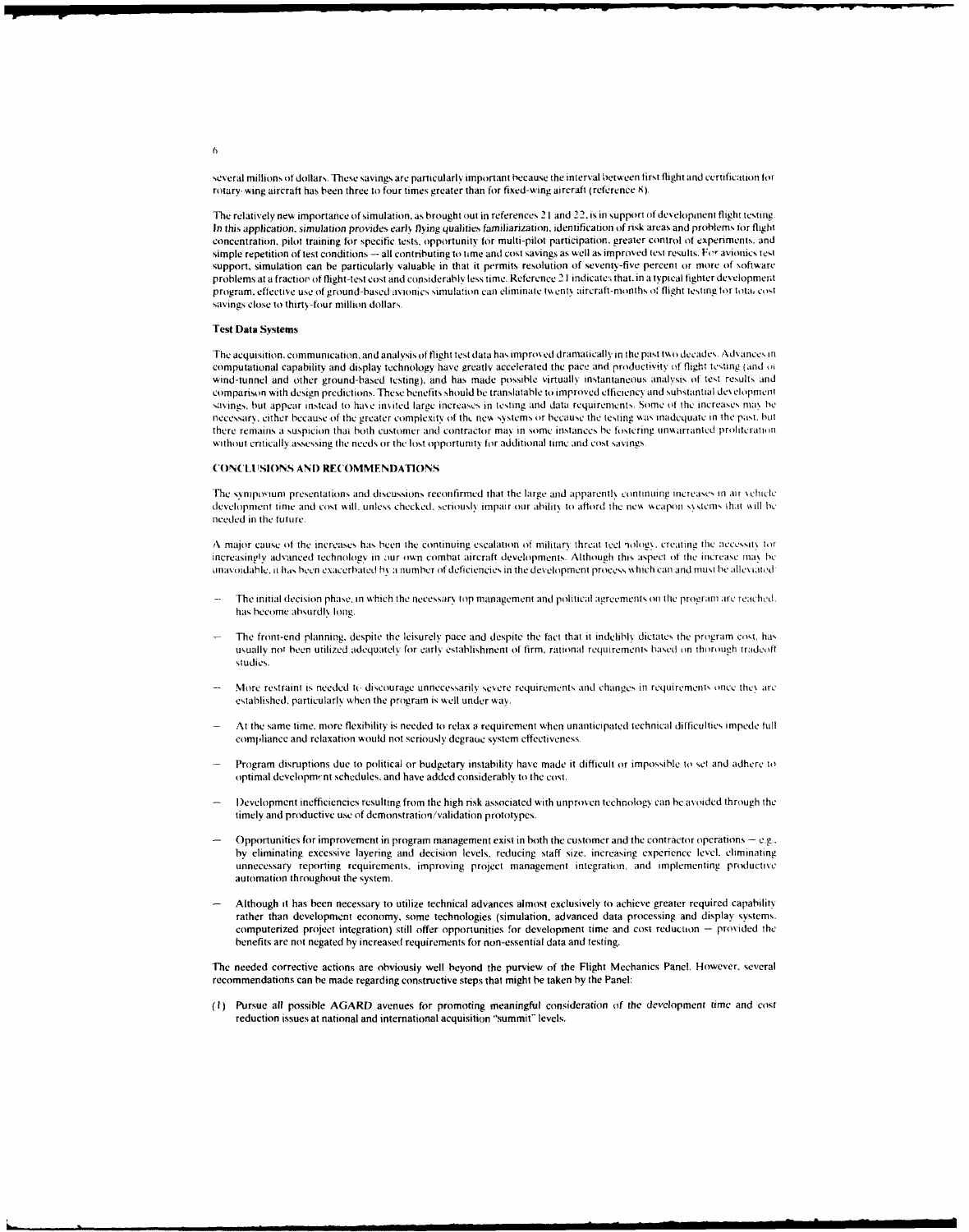- (2) Consider expanding ongoing Subcommittee or Working Group activity to address specifically the question of simulator capabilities and usage for maximum contribution to development economy
- (3) Consider a similar review of development flight testing to determine whether substantial reductions in test or data quantities might be possible without serious compromise to essential results.

#### **REFERENCES**

Papers presented at Symposium

- 1. Keynote address Ingenieur General R.M. Fleury, France
- 2. Keynote address Dr. J. Gansler, U.S.
- Risk Reduction: Cost Avoidance for Fall Scale Development Begins with Concept Formulation, C. Crawford, Jr., U.S. 3. Army AVSCOM, U.S.
- 4. Development Savings Through Parametric Modelling of Program Costs. P. Leslie & E. Lilley, Bell Helicopter Textron Inc., U.S.
- 5. Picking Winners: Parametric Cost Estimating and Project Management. P. G. Pugh, Ministry of Defence, U.K.
- 6. (A Parametric Study of Total Cost of Aircraft Modernization Versus Cost of Equipment Development and Production Costs.) J. P. Bayle, STPA, France
- 7. The Increased Time and Cost Of Development: Causes and (Some) Remedies, J. T. Gallagher, Northrop Corp., U.S.
- Reasons for Increasing Development Cost of Rotary Wing Aircraft and Ideas to Reverse the Trend. V. Von Tein. 8. Messerschmitt-Bölkow-Blohm GmbH. Germany
- 9. The Judgement and Evaluation of Long-Term Investments Demonstrated by Means of a Civil Aircraft Programme. W Zabka, Messerschmitt-Bölkow-Blohm GmbH, Germany
- 10. (How to Face Growing Development Costs.) C. Henocque, SNECMA, France
- 11. Development Cost Reduction Using Integrated CAE CAD CAM Techniques. D Falco, Aeritaha, Italy
- 12. Optimizing Powerplant Design and Development Cycles. L. Bevilacqua. General Electric, U.S.
- 13. Avionics Acquisition Trends and Future Approaches, R. Longbrake, U.S. Air Force, U.S.
- 14. Reducing Time Required for the Development of Avionic Systems, W. R. Scarte & K. Grantham, British Aerospace, U.K.
- Reducing Rotary Wing Aircraft Development Time and Cost Through the Use of Simulation, S. Ran achandran, W 15. Richeson. & D. Borgman, McDonnell Douglas Helicopter Co., U.S.
- Systems Analysis and Simulation Techniques Essential Tools for Balanced Complex Weapon System Designs in 16. Terms of Performance and Cost. K. Fettelschoss, Dornier GmbH. Germany
- 17. (The Contribution of Simulation in Airbus Development.) M. Pedestarres. Aerospatiale, France
- Prototype Manufacturing Techniques for Reducing Cost, Schedule, and Technical Risk. J. Williams & M. Schuessler. 18 Boeing Military Aircraft Co., U.S.
- 19. Structural Materials The Changing Scene. R. Haresceugh, British Aerospace, U.K.
- 20. Time and Cost Reductions Through Computer Integrated Manufacture. J. B. Cox, British Aerospace, U.K.
- 21. Minimizing Development Flight Time and Cost in the U.S. Air Force. C. F. Adolph, U.S. Air Force, U.S.
- 22. Improved Flight Test Productivity Using On-Line Data Systems. P. Dunford, Boeing Vertol, U.S.
- 23. Use of Demonstration/Validation Prototypes : Impact on Total Development Costs and Times, A. Notari, Aermacchi S.p.A., Italy
- 24. Prototype Development Acceleration and Cost Savings Duc to Multi-Disciplinary Integration.) J-Y. Lazard, Avions Marcel Dassault-Breguet Aviation, France
- 25. Engineering Management for Validation Prototype Phase. A. Neviani, Aermacchi S.p.A., Italy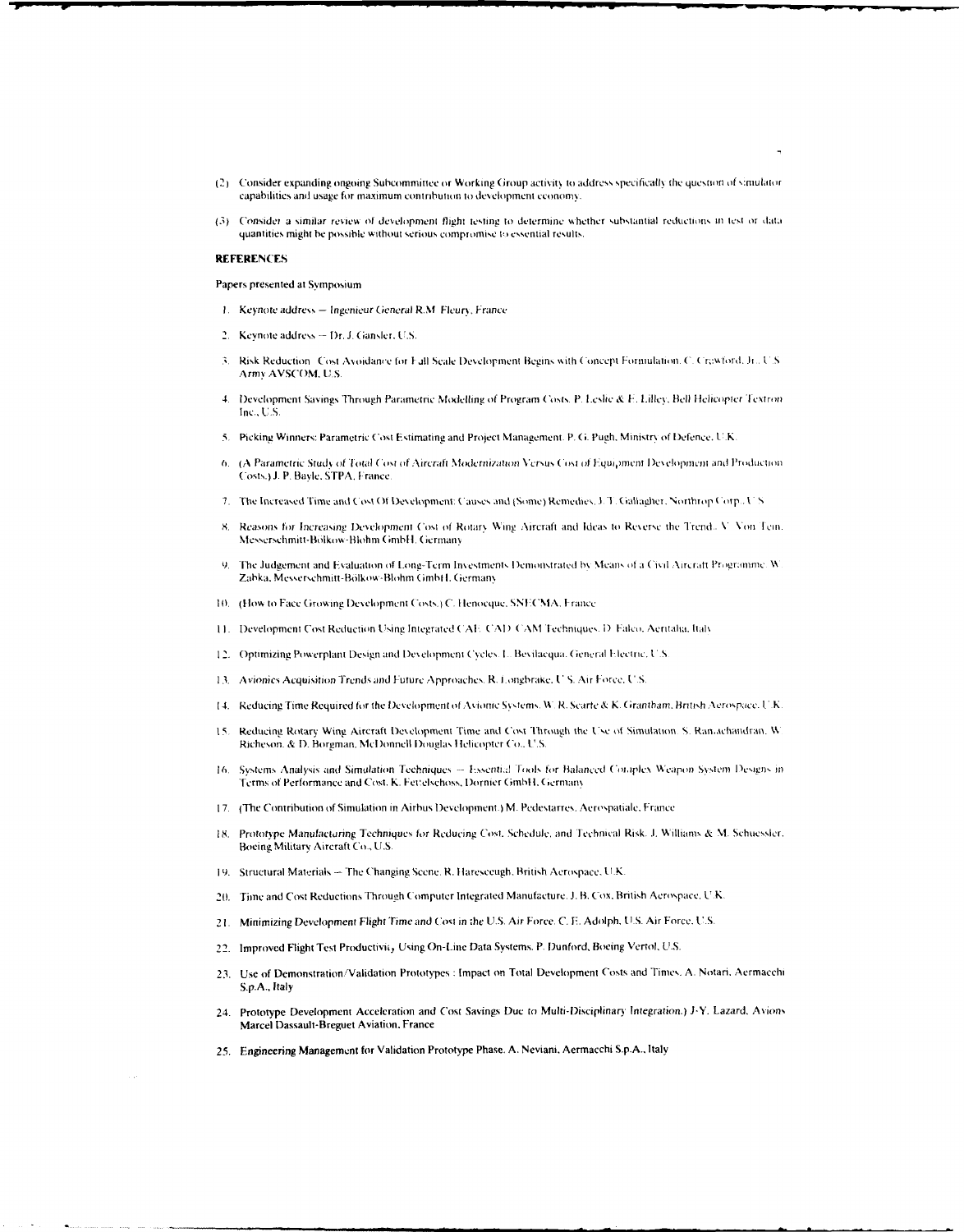- 26. Schedule and Cost Control of Development, K-H. Engleitner, Messerschmitt-Bölkow-Blohm GmbH, Germany
- 27. People, Procedures, Performance The Keys to Improving the Development Environment, C. D. Scales, Theodore Barry & Associates, U.S.
- 28. (Organizing Helicopter Development Activities in View of Reducing Cost and Cycle.) A. Desmonceaux, Acrospatiale. France
- 29. The Influence of Infrastructure on Costs and Time Scales of Collaborative Programmes, R. M. Garrett, Ministry of Defence, U.K.

Additional References

- 30. Augustine's Laws, N. R. Augustine, American Institute of Aeronautics and Astronautics, New York, 1983
- 31. Improving the Military Acquisition Process -- Lessons from Rand Research, M. Rich & E. Dews, Rand Report R-3373-AF RC 1986
- 32. The Affordable Acquisition Approach Study, Air Force Systems Command, Andrews Air Force Base, MD. November 15,1982
- $33\,$ A Formula for Action: Report to the President on Defense Acquisition. President's Blue Ribbon Commission on Defense Management, April 1986
- 34. Combined Test Force Operations at the Air Force Flight Test Center. P. D. Kennedy, AIAA Paper 86-9739, AIAA SFTE Third Flight Testing Conference, April 1986

 $\bar{\mathbf{x}}$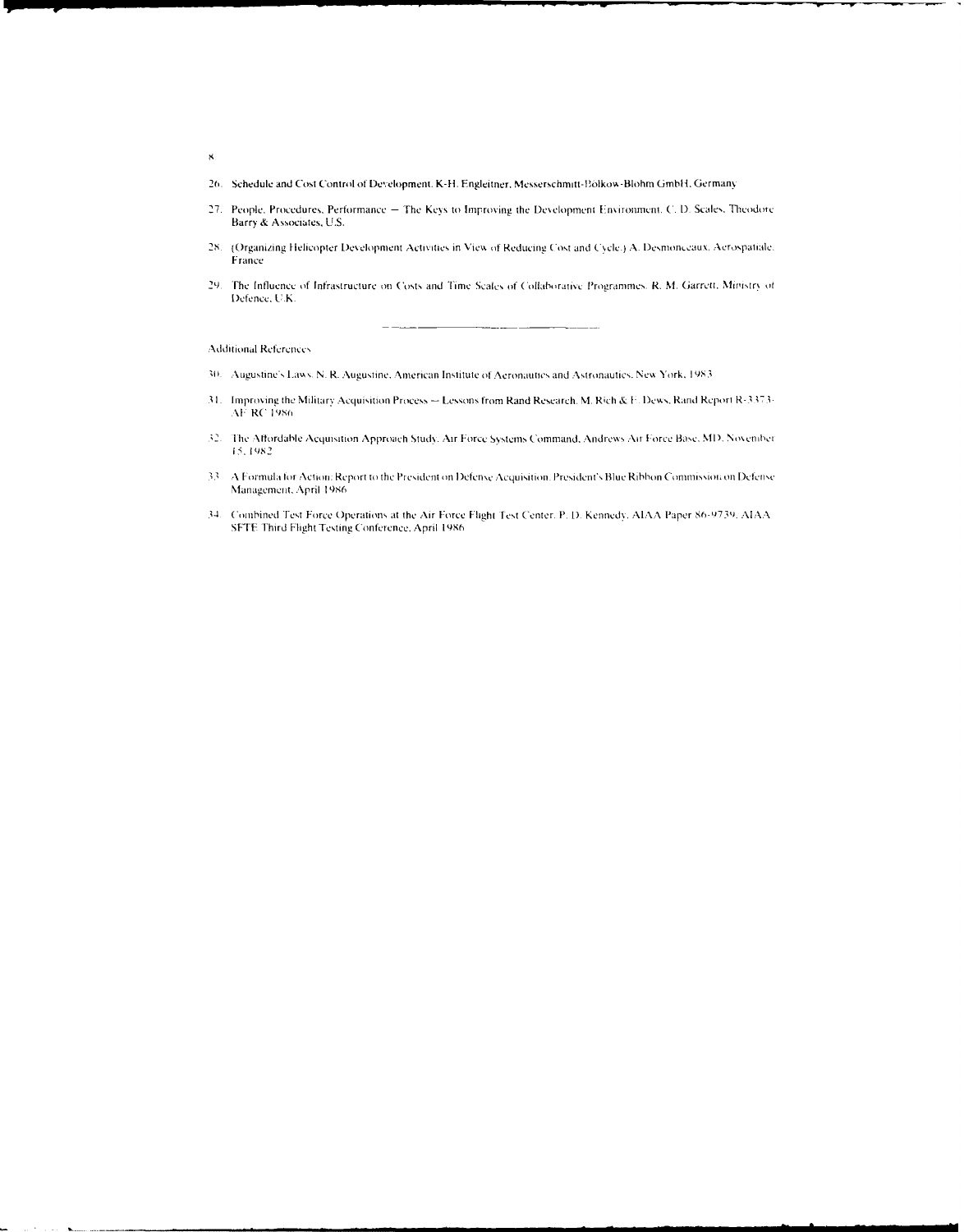| 1. Recipient's Reference                               |                    | 2. Originator's Reference   3. Further Reference                                     |                                                                                                                                                                                                                                                                                                                                                                                                                                                                                                           | <b>4. Security Classification</b><br>of Document |
|--------------------------------------------------------|--------------------|--------------------------------------------------------------------------------------|-----------------------------------------------------------------------------------------------------------------------------------------------------------------------------------------------------------------------------------------------------------------------------------------------------------------------------------------------------------------------------------------------------------------------------------------------------------------------------------------------------------|--------------------------------------------------|
|                                                        |                    | AGARD-AR-244                                                                         | ISBN 92-83-0473-9                                                                                                                                                                                                                                                                                                                                                                                                                                                                                         | <b>UNCLASSIFIED</b>                              |
| 5. Originator                                          |                    | North Atlantic Treaty Organization<br>7 rue Ancelle, 92200 Neuilly sur Seine, France | Advisory Group for Aerospace Research and Development                                                                                                                                                                                                                                                                                                                                                                                                                                                     |                                                  |
| 6. Title                                               |                    |                                                                                      | TECHNICAL EVALUATION REPORT ON THE FMP SYMPOSIUM ON<br>FLIGHT VEHICLE DEVELOPMENT TIME AND COST REDUCTION                                                                                                                                                                                                                                                                                                                                                                                                 |                                                  |
| 7. Presented at                                        |                    |                                                                                      |                                                                                                                                                                                                                                                                                                                                                                                                                                                                                                           |                                                  |
| 8. Author(s)/Editor(s)                                 |                    |                                                                                      |                                                                                                                                                                                                                                                                                                                                                                                                                                                                                                           | 9. Date                                          |
|                                                        |                    | Gerald G.Kayten                                                                      |                                                                                                                                                                                                                                                                                                                                                                                                                                                                                                           | <b>August 1988</b>                               |
| 10. Author's/Editor's Address                          |                    | 4701 Willard Avenue                                                                  |                                                                                                                                                                                                                                                                                                                                                                                                                                                                                                           | 11. Pages                                        |
|                                                        | <b>Chevy Chase</b> | MD 20815, USA                                                                        |                                                                                                                                                                                                                                                                                                                                                                                                                                                                                                           | 14                                               |
| <b>12. Distribution Statement</b>                      |                    |                                                                                      | This document is distributed in accordance with AGARD<br>policies and regulations, which are outlined on the<br>Outside Back Covers of all AGARD publications.                                                                                                                                                                                                                                                                                                                                            |                                                  |
| 13. Keywords/Descriptors                               |                    |                                                                                      |                                                                                                                                                                                                                                                                                                                                                                                                                                                                                                           |                                                  |
| Aircraft<br>Product development;<br>Engineering costs, |                    |                                                                                      | <b>Time</b><br>$\Rightarrow$ Cost engineering. $\epsilon \circ \epsilon$ , $\prec$                                                                                                                                                                                                                                                                                                                                                                                                                        |                                                  |
| 14. Abstract                                           |                    |                                                                                      |                                                                                                                                                                                                                                                                                                                                                                                                                                                                                                           |                                                  |
|                                                        |                    | of what can be done to arrest and reverse the trend.                                 | To chical particle is a current perception that time and especially the cost of the new systems are increasing at<br>an ever accelerating rate that is greater than the rate of improvement of the capabilities of the<br>machines. The purpose of this symposium was to provide a forum to identify and discuss the<br>elements that contribute to the increased time and cost development, and to explore the question                                                                                  |                                                  |
|                                                        |                    | and government leaders get this message. $\overline{\phantom{a}}$                    | Another aim of this symposium was to encourage others in the nontechnical area to join with the<br>technical people in attacking these problems resolutely. This considered that the meeting was considered<br>successful in focusing attention on this situation, showing what technologies can do to reduce<br>development time and cost growth, and by highlighting key areas that must be addressed to<br>reverse the trend. The final recommendation of the symposium was to make sure that military |                                                  |
|                                                        |                    |                                                                                      | The Conference Proceedings commissioned by the AGARD Flight Mechanics Panel, are<br>published separately as AGARD CP424 P (ADA-198663. Heywords)                                                                                                                                                                                                                                                                                                                                                          |                                                  |

 $\mathcal{A}^{\mathcal{A}}_{\mathcal{A}}$ 

 $\frac{1}{2} \sum_{i=1}^{n} \frac{1}{2} \sum_{j=1}^{n} \frac{1}{2} \sum_{j=1}^{n} \frac{1}{2} \sum_{j=1}^{n} \frac{1}{2} \sum_{j=1}^{n} \frac{1}{2} \sum_{j=1}^{n} \frac{1}{2} \sum_{j=1}^{n} \frac{1}{2} \sum_{j=1}^{n} \frac{1}{2} \sum_{j=1}^{n} \frac{1}{2} \sum_{j=1}^{n} \frac{1}{2} \sum_{j=1}^{n} \frac{1}{2} \sum_{j=1}^{n} \frac{1}{2} \sum_{j=1}^{n$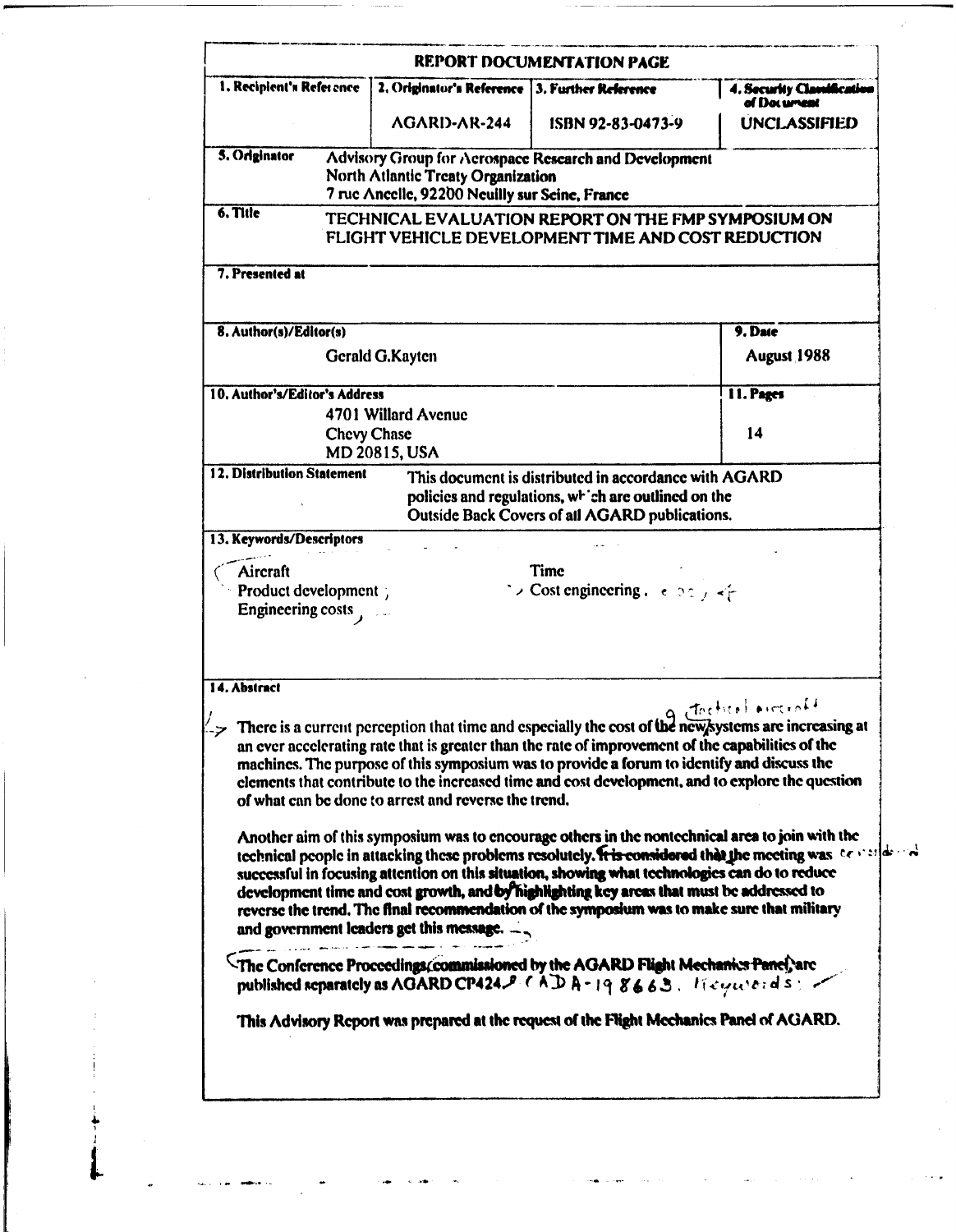| AGARD-AR-244                     | Product development<br>Engineering costs<br>Cost engineering<br>Aircraft<br>Time                                                                                                                                                            |                                                                                                                                                                                                                                                                                                                                                        |       | AGARD-AR-244              | Product development<br>Engineering costs<br>Cost engineering<br>Aircraft<br>Time                                                                                                                                                            |                                                                                                                                                                                                                                                                                                                                                       |      |
|----------------------------------|---------------------------------------------------------------------------------------------------------------------------------------------------------------------------------------------------------------------------------------------|--------------------------------------------------------------------------------------------------------------------------------------------------------------------------------------------------------------------------------------------------------------------------------------------------------------------------------------------------------|-------|---------------------------|---------------------------------------------------------------------------------------------------------------------------------------------------------------------------------------------------------------------------------------------|-------------------------------------------------------------------------------------------------------------------------------------------------------------------------------------------------------------------------------------------------------------------------------------------------------------------------------------------------------|------|
| <b>AGARD Advisory Report 244</b> | TECHNICAL EVALUATION REPORT ON THE<br>FMP SYMPOSIUM ON FLIGHT VEHICLE DEVE-<br>LOPMENT TIME AND COST REDUCTION<br>Advisory Group for Aerospace Research and<br>Published August 1988<br>Development, NATO<br>By Gerald G.Kayten<br>14 pages | There is a current perception that time and especially the<br>improvement of the capabilities of the machines. The<br>purpose of this symposium was to provide a forum to<br>cost of the new systems are increasing at an ever<br>accelerating rate that is greater than the rate of<br>identify and discuss the elements that contribute to the       | PT.O. | AGARD Advisory Report 244 | TECHNICAL EVALUATION REPORT ON THE<br>FMP SYMPOSIUM ON FLIGHT VEHICLE DEVE-<br>LOPMENT TIME AND COST REDUCTION<br>Advisory Group for Acrospace Research and<br>Published August 1988<br>Development, NATO<br>By Gerald G.Kayten<br>14 pages | There is a current perception that time and especially the<br>accelerating rate that is greater than the rate of<br>improvement of the capabilities of the machines. The<br>purpose of this symposium was to provide a forum to<br>cost of the new systems are increasing at an ever<br>dentify and discuss the elements that contribute to the       | PTO. |
| AGARD-AR-244                     | Product development<br>Engineering costs<br>Cost engineering<br>Aircraft<br><b>Time</b>                                                                                                                                                     |                                                                                                                                                                                                                                                                                                                                                        |       | <b>AGARD-AR-244</b>       | Product development<br>Engineering costs<br>Cost engineering<br>Aircraft<br>Time                                                                                                                                                            |                                                                                                                                                                                                                                                                                                                                                       |      |
| <b>AGARD Advisory Report 244</b> | TECHNICAL EVALUATION REPORT ON THE<br>FMP SYMPOSIUM ON FLIGHT VEHICLE DEVE-<br>LOPMENT TIME AND COST REDUCTION<br>Advisory Group for Acrospace Research and<br>Published August 1988<br>Development, NATO<br>By Gerald G.Kayten<br>14 pages | improvement of the capabilities of the machines. The<br>greater than the rate of<br>There is a current perception that time and especially the<br>purpose of this symposium was to provide a forum to<br>are increasing at an ever<br>identify and discuss the elements that contribute to the<br>cost of the new systems<br>accelerating rate that is | PTO.  | AGARD Advisory Report 244 | TECHNICAL EVALUATION REPORT ON THE<br>FMP SYMPOSIUM ON FLIGHT VEHICLE DEVE-<br>LOPMENT TIME AND COST REDUCTION<br>Advisory Group for Aerospace Research and<br>Published August 1988<br>Development, NATO<br>By Gerald G.Kavten<br>14 pages | purpose of this symposium was to provide a forum to<br>There is a current perception that time and especially the<br>greater than the rate of<br>improvement of the capabilities of the machines. The<br>are increasing at an ever<br>dentify and discuss the elements that contribute to the<br>cost of the new systems<br>accelerating rate that is | PTO. |